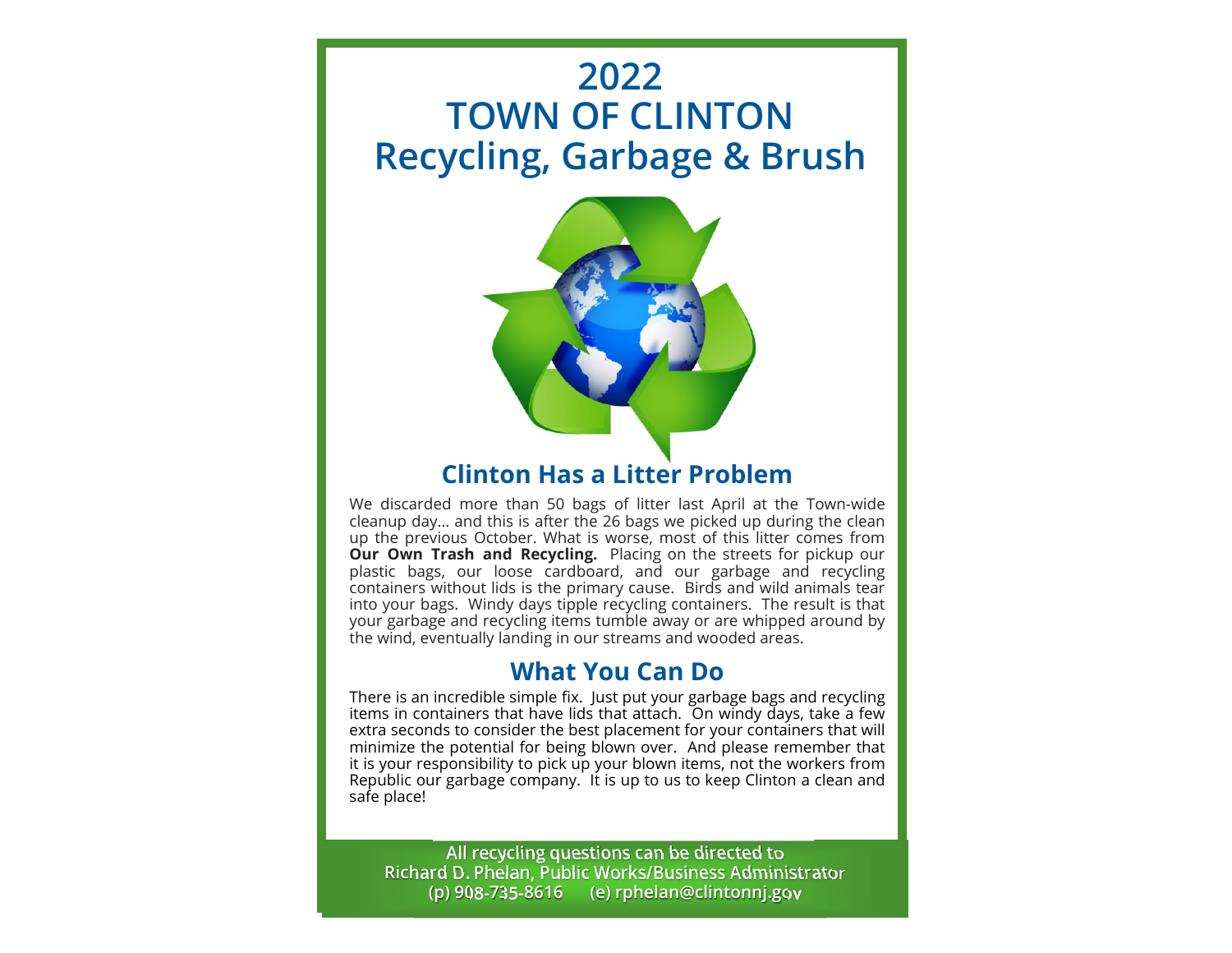#### **County Recycling Stations**

#### **HUNTERDON COUNTY TRANSFER STATION / RECYCLING DEPOT**

11 Petticoat Lane, Annandale 908-236-9088 www.co.hunterdon.nj.us/recycling/residential-cleanup.html Only on Saturdays: 10:30 am to 1:00 pm

#### **HUNTERDON COUNTY COMPLEX**

County Complex, 314 Route 12, Flemington www.co.hunterdon.nj.us/pdf/recycling/recycling guide.pdf

**Hazardous Waste Collection**: A full list of what is acceptable and at what quantities can be found at www.co.hunterdon.nj.us/recycling/ cleanup.html

**All Dates are Tentative**—For confirmation call (908) 788-1351 or visit www.co.hunterdon.nj.us. Drop-off hours 9:00 am to 1:00 pm

Hazardous Waste Dates: March 5, July 16, November 19 Electronics Waste Dates: March 19, June 11, September 24

#### **HUNTERDON COUNTY CLERK— IDENT-A-SHRED 2022**

County Complex, 314 Route 12, Flemington 9:00 am to 12:00 noon April 23, June 4, September 10, October 22 www.co.hunterdon.nj.us/countyclerk/PDF/2020/2020ShredDays.pdf

## **Garbage Pickup**

**Every Tuesday at curbside (out before 7:00 am).**

In the event that a holiday falls on a Tuesday, please visit www.clintonnj.gov for pickup schedule. For inclement weather, use the next Pick-up day.

**NO building/construction materials, paint, auto parts, tree stumps, hazardous materials.**

**NO electronics such as televisions, radios, stereos, computers, monitors, etc.** These items can be taken to the Hunterdon County Complex at the during electronic collection dates. Call 908-788-1351 for information and dates. Best Buy and Staples also take electronics disposal.

**Air Conditioners and Refrigerators** must have a sticker identifying Freon removal before pick up can be made.

**CHRISTMAS TREES** are collected curbside the first 2 weeks of January.

## **Grass Clippings**

Grass clippings are picked up by the garbage hauler. **THEY MUST BE IN SPECIAL LAWN & REFUGE PAPER BAGS**, which are available at Shop Rite, Walmart, and home improvement stores.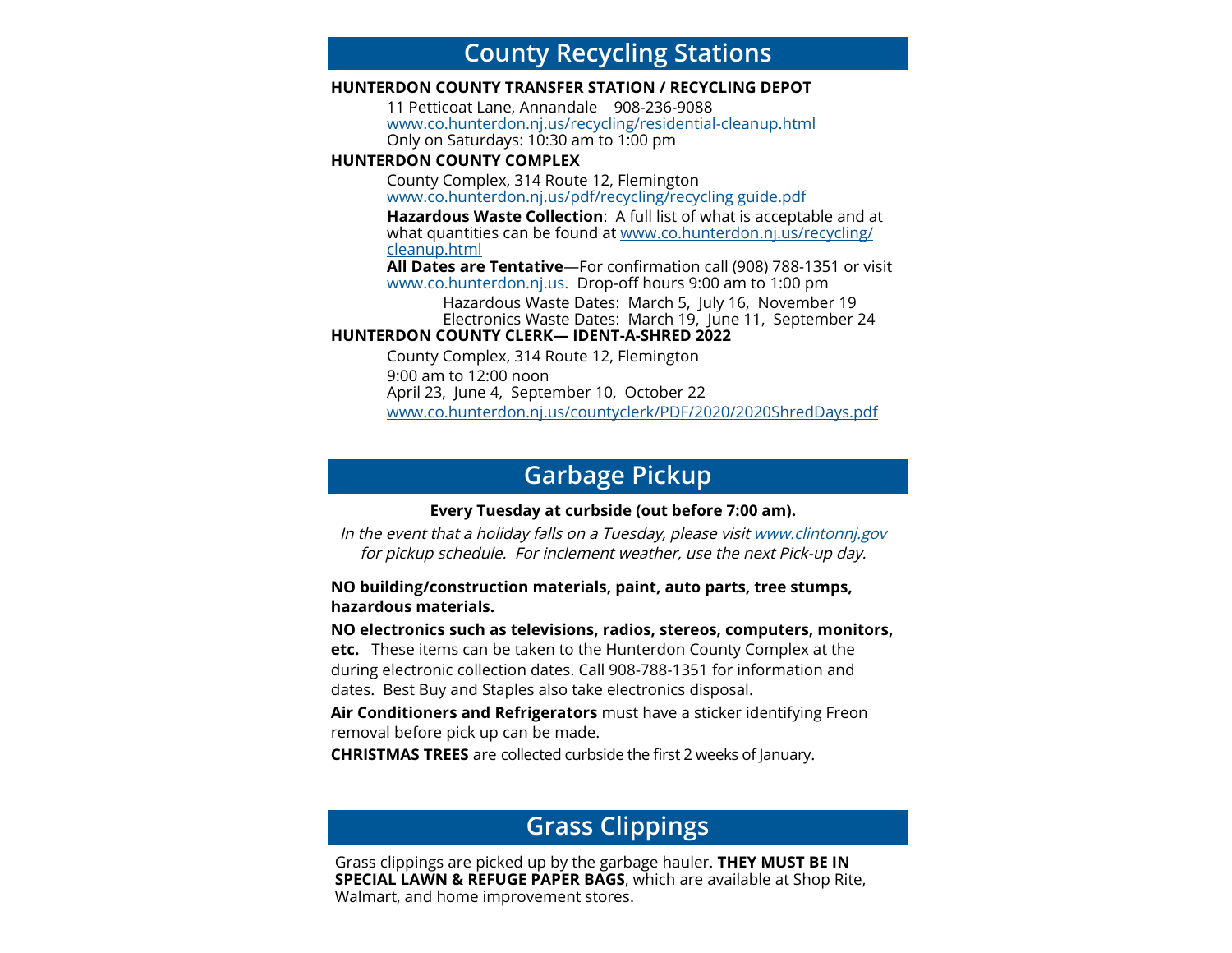| <b>JANUARY</b> |             |              |             |                |    |     | <b>FEBRUARY</b>       |                |    |                |    |    |    | <b>MARCH</b>    |                |          |                  |     |    |    |
|----------------|-------------|--------------|-------------|----------------|----|-----|-----------------------|----------------|----|----------------|----|----|----|-----------------|----------------|----------|------------------|-----|----|----|
| s              | M           | т            | W           | т              | F  | s   | s                     | M              | т  | W              | т  | F  | S  | s               | M              | т        | w                | т   | F  | s  |
|                |             |              |             |                |    |     |                       |                | 1  | $\overline{2}$ | з  | 4  | 5  |                 |                | ٦        | $\overline{2}$   | з   | л  | 5  |
| $\overline{2}$ | 3           | 4            | 5           | 6              | 7  | 8   | 6                     | 7              | 8  | 9              | 10 | п  | 12 | 6               | $\overline{7}$ | 8        | 9                | 10  | 11 | 12 |
| 9              | 10          | 11           | 12          | 13             | 14 | 1.5 | 13                    | 14             | 15 | 16             | 17 | 18 | 19 | 13              | 14             | 15       | 16               | 17  | 18 | 19 |
| 16             | 17          | 18           | 19          | 20             | 21 | 22  | 20                    | 21             | 22 | 23             | 24 | 25 | 26 | 20              | 21             | 22       | 23               | 24  | 25 | 26 |
|                | 23/30 24/31 | 25           | 26          | 27             | 28 | 29  | 27                    | 28             |    |                |    |    |    | 27              | 28             | 29       | 30               | 31  |    |    |
| <b>APRIL</b>   |             |              |             |                |    | MAY |                       |                |    |                |    |    |    | JUNE            |                |          |                  |     |    |    |
| $\mathsf{S}$   | M           | т            | W           | T              | F  | S   | s                     | M              | т  | W              | T  | F  | 5  | s               | M              | т        | W                | т   | F  | s  |
|                |             |              |             |                | ٦. | 2   | ı.                    | $\overline{2}$ | з  | 4              | 5  | 6  | 7  |                 |                |          | ı                | 2   | з  | 4  |
| 3              | 4           | 5            | 6           | $\overline{7}$ | 8  | 9   | 8                     | 9              | 10 | $\mathbf{H}$   | 12 | 13 | 14 | 5               | 6              | 7        | 8                | 9   | 10 | 11 |
| 10             | 11          | 12           | 13          | 14             | 15 | 16  | 15                    | 16             | 17 | 18             | 19 | 20 | 21 | 12              | 13             | 14       | 15               | 16  | 17 | 18 |
| 17             | 18          | 19           | 20          | 21             | 22 | 23  | 22                    | 23             | 24 | (25)           | 26 | 27 | 28 | 19              | 20             | 21       | (22)             | 23  | 24 | 25 |
| 24             | 25          | 26           | 27          | 28             | 29 | 30  | 29                    | 30             | 31 |                |    |    |    | 26              | 27             | 28       | 29               | 30  |    |    |
|                |             |              | <b>JULY</b> |                |    |     |                       |                |    | <b>AUGUST</b>  |    |    |    |                 |                |          | <b>SEPTEMBER</b> |     |    |    |
| S              | M           | т            | W           | T              | F  | S   | s                     | M              | т  | W              | т  | F  | S  | s               | M              | т        | W                | т   | F  | s  |
|                |             |              |             |                | T. | 2   |                       | ı.             | 2  | з              | 4  | 5. | á  |                 |                |          |                  |     | 2  | 3  |
| з              | 4           | 5            | $6 -$       | $\overline{7}$ | 8  | 9   | $\overline{z}$        | 8              | 9  | 10             | 11 | 12 | 13 | 4               | 5              | 6        | $\overline{7}$   | 8   | 9  | 10 |
| 10             | 11          | 12           | 13          | 1.4            | 15 | 16  | 14                    | 1.5            | 16 | 17             | 18 | 19 | 20 | 11              | 12             | 13       | 14               | 15  | 16 | 17 |
| 17             | 18          | 19           | 20          | 21             | 22 | 23  | 21                    | 22             | 23 | (24)           | 25 | 26 | 27 | 18              | 19             | $20^{1}$ | 21               | 22  | 23 | 24 |
| 24/31          | 25          | 26           | (27)        | 29             | 29 | 30  | 28                    | 29             | 30 | 31             |    |    |    | 25              | 26             | 27       | $^{28}$          | 29  | 30 |    |
| <b>OCTOBER</b> |             |              |             |                |    |     | <b>OCT / NOVEMBER</b> |                |    |                |    |    |    | <b>DECEMBER</b> |                |          |                  |     |    |    |
| S              | M           | $\mathsf{L}$ | W           | T              | F  | s   | s                     | M              | т  | W              | т  | F  | s  | 5               | M              | т        | W                | т   | F  | s  |
|                |             |              |             |                |    | ı   | 30                    | 3 <sup>h</sup> | T  | $\overline{2}$ | 3  | 4  | 5  |                 |                |          |                  |     | 2  | 3  |
| $\mathbf{2}$   | 3           | 4            | 5           | 6              | 7  | 8   | 6                     | 7              | 8  | 9              | 10 | 11 | 12 | 4               | 5              | 6        | $\overline{7}$   | 8   | 9  | 10 |
| 9              | 10          | 11           | 12          | 13             | 14 | 15  | 13                    | (14)           | 15 | 16             | 17 | 18 | 19 | 11              | 12             | 13       | 14               | 1.5 | 16 | 17 |
| 16             | 17          | 18           | 19          | 20             | 21 | 22  | 20                    | 21             | 22 | 23             | 24 | 25 | 26 | 18              | 19             | 20       | 21               | 22  | 23 | 24 |
|                | 23/30 24/31 | 25           | (26)        | 27             | 28 | 29  | 27                    | 28             | 29 | 30             |    |    |    | 25              | 26             | 27       | 28               | 29  | 30 | 31 |

 $Zone 18.2$ 

Brush  $\Box$  Leaves 1 Alton, Fieldstone, Riverside, Fox. Helen, Olsen, Goosetown, Haver Farm, Hunts Mill, Mitchell, Mountainview, School St, Leigh St.



- Busher, Messig, Marudy, Hillside, Lingert, Lakeview, Kinter, Hancock, West Main St.
- 2 East Main, Fairview, Georges Pl, Georges Pl Ext, Halstead, Center, New St, Harrison, Lower Center, Main St, Rachel, Water St

## **Brush and Leaf Collection**

See above schedule for Brush and Leaves.

#### **BRUSH ITEMS COLLECTED:**

- **Tree limbs and branches:** No greater than 6" in diameter; All branches/ limbs should face the same direction
- **Small Brush/Debris:** Small branches/twigs when placed in garbage container. NOTE: If the branches/twigs are mixed in with dirt, rocks, roots, shrubs, leaves or vegetative waste, such as grass, vines, etc., IT WILL NOT BE COLLECTED.
- **We DO NOT Take:** roots, root balls, vines, shrubs/bushes, vegetative waste, other plant life, leaves, stumps, dirt, and rocks. **NOTE: NO BRUSH will be picked up during leaf collection time.**

#### **LEAF COLLECTION:**

There will be multiple trips through all neighborhoods for the duration of the leaf collection program. If leaves are not out when the crew goes by, they will be picked up next scheduled collection date. The schedule is subject to inclement weather and municipal emergencies. A special springtime leaf collection will be scheduled the end of April/beginning of May, with the date posted at www.clintonnj.gov. **NOTE: DO NOT put brush/yard debris mixed in with leaves.**